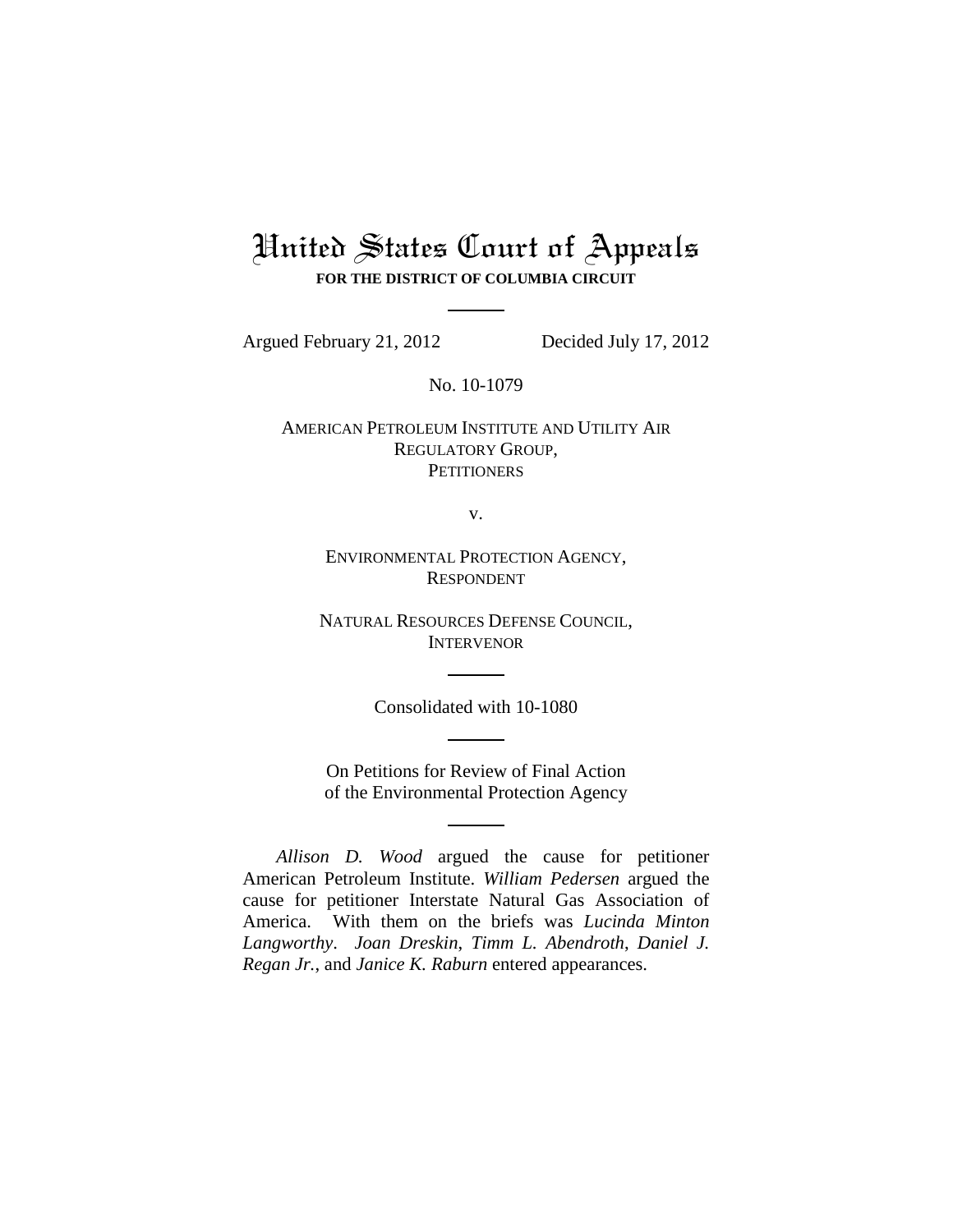*Norman L. Rave Jr.*, U.S. Department of Justice, argued the cause for respondent. On the brief was *Angeline Purdy*, Attorney. *Michael Augustini*, Attorney, entered an appearance.

*Abigail M. Dillen*, *Colin O'Brien*, *John Walke*, and *Adrian Martinez* were on the brief for intervenor Natural Resources Defense Council in support of respondent.

Before: ROGERS, *Circuit Judge*, and EDWARDS and GINSBURG, *Senior Circuit Judges*.

Opinion for the Court filed by *Senior Circuit Judge*  GINSBURG.

GINSBURG, *Senior Circuit Judge*: In 2010, the EPA promulgated a final rule adopting a new, one-hour primary national ambient air quality standard (NAAQS) for nitrogen dioxide. The American Petroleum Institute, the Utility Air Regulatory Group, and the Interstate Natural Gas Association of America (collectively the API) petition for review of that rule, claiming the EPA, in adopting the NAAQS, was arbitrary and capricious and violated the Clean Air Act. The API also challenges a statement in the preamble to the final rule regarding the EPA's intended implementation of the NAAQS. We deny the petitions insofar as they challenge the EPA's adoption of the NAAQS, but because the EPA's statement in the preamble was not final, we lack jurisdiction to consider those portions of the petitions.

#### **I. Background**

The Clean Air Act requires the EPA to establish a primary and a secondary NAAQS for any pollutant "reasonably ... anticipated to endanger public health or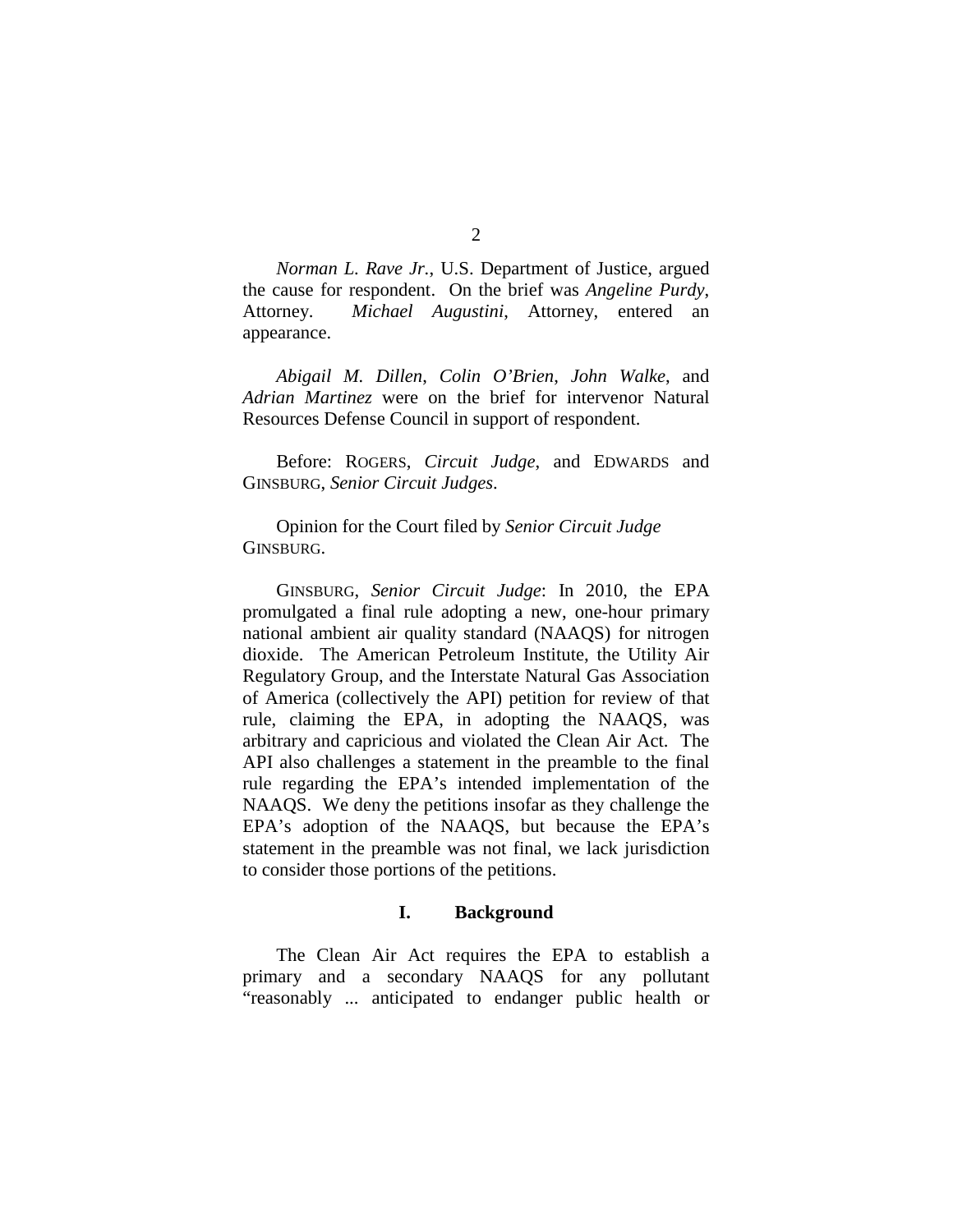welfare." 42 U.S.C.  $\S$  7408(a)(1)(A). The EPA must set the primary NAAQS at a level "requisite to protect the public health" with "an adequate margin of safety." 42 U.S.C. § 7409(b)(1).

In 1971, in order to control the emission of harmful nitrogen oxides, [\\*](#page-2-0) the EPA established a primary NAAQS for nitrogen dioxide  $(NO<sub>2</sub>)$  of 53 parts per billion (ppb) for the annual average in any given area. *See* National Primary and Secondary Ambient Air Quality Standards, 36 Fed. Reg. 8186, 8187 (April 30, 1971). Then as now the NAAQS focused specifically upon  $NO<sub>2</sub>$  as an indicator for the broader category of nitrogen oxides; because those gases are typically emitted together and in similar proportions, detection of one usually indicates the presence of the others. Combustion processes, especially those occurring in automobile and truck engines and electricity-generating plants, account for most of the production of these compounds. Nitrogen oxides have a variety of documented adverse effects upon human health, including increased airway hyperresponsiveness (contraction of the bronchioles) in asthmatics and increased respiratory illness in children.

The EPA began a review of the NAAQS for  $NO<sub>2</sub>$  in 2005 and revised the primary NAAQS in 2010. In the time since its prior review, accumulated epidemiological and clinical evidence suggested adverse health effects occurred at lower concentrations of  $NO<sub>2</sub>$ , and for exposures of a much shorter duration, than scientists previously had suspected. For that reason, the EPA began to consider whether, because the

<span id="page-2-0"></span>The EPA defines this class broadly to include "all forms of oxidized nitrogen (*N*) compounds." ENVIRONMENTAL PROTECTION AGENCY, INTEGRATED SCIENCE ASSESSMENT FOR OXIDES OF NITROGEN – HEALTH CRITERIA 2:1 (2008).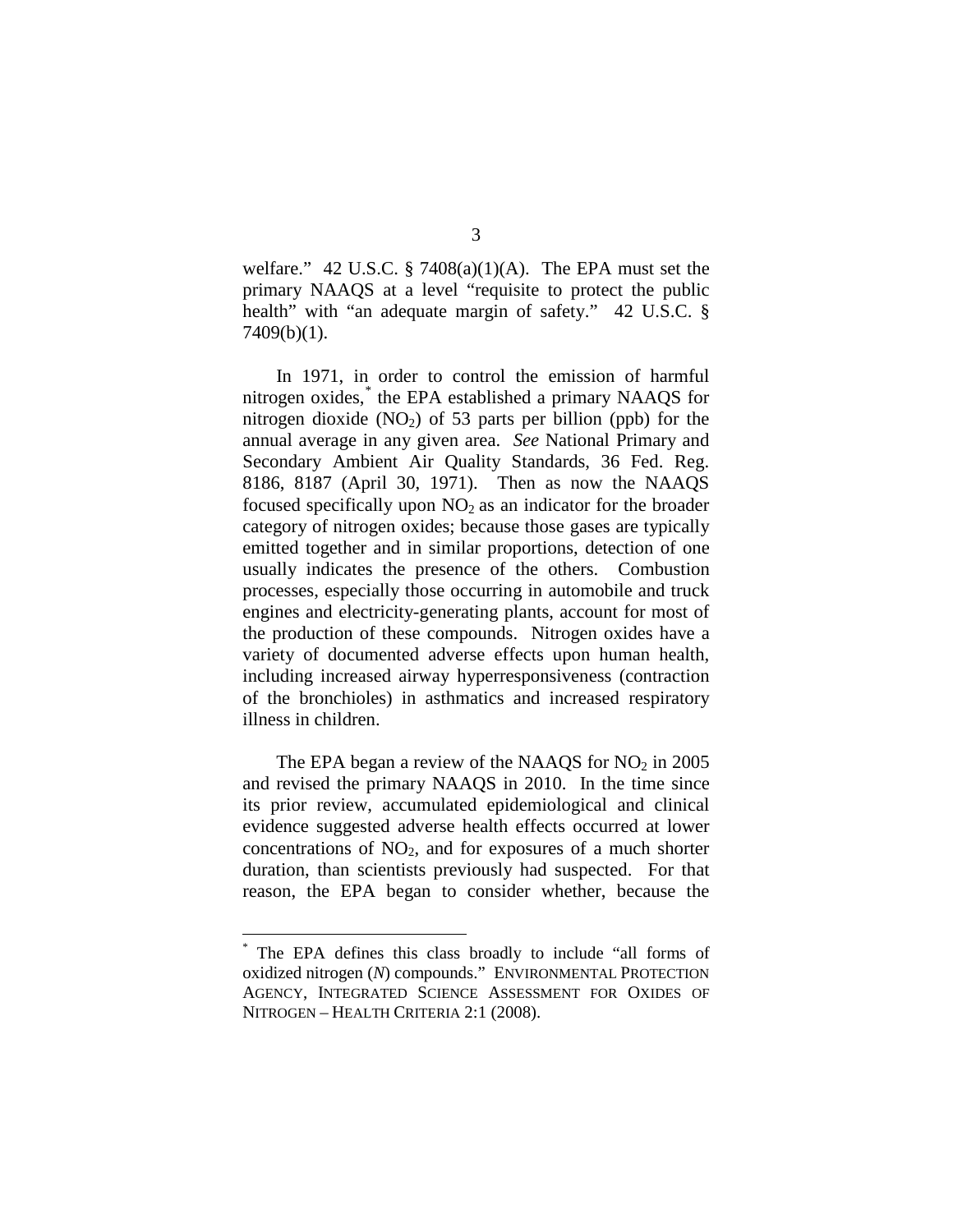existing NAAQS focused upon the annual average concentration in an area, an additional NAAQS was necessary to protect against the adverse effects of short-term spikes in exposure to  $NO<sub>2</sub>$ . In 2005, the EPA made a general call for information, 70 Fed. Reg. 73,236 (Dec. 9, 2005), and in 2007, after notice and comment, it published the methodology it would use to review the NAAQS for NO<sub>2,</sub> see EPA, INTEGRATED REVIEW PLAN FOR THE PRIMARY NATIONAL AMBIENT AIR QUALITY STANDARD FOR NITROGEN DIOXIDE (Aug. 2007). The Review Plan described the EPA's plans to synthesize the results of existing epidemiological and clinical research regarding the health effects of exposure to  $NO<sub>2</sub>$ , develop forecasts of improved air quality under a hypothetical new NAAQS set at various levels then under consideration, submit such analyses for external review, and after public notice and comment adopt a new NAAQS. *Id.* at 2–3.

In 2008, pursuant to the Review Plan, the EPA released its Integrated Science Assessment, in which it undertook "to critically evaluate and assess the latest scientific information published since [the review it conducted in 1993]." ENVIRONMENTAL PROTECTION AGENCY, INTEGRATED SCIENCE ASSESSMENT FOR OXIDES OF NITROGEN – HEALTH CRITERIA xxvii (2008) (hereinafter ISA). The ISA discussed epidemiological evidence that showed "positive associations of short-term ambient  $NO<sub>2</sub>$  concentrations below the current NAAQS level with increased numbers of [emergency room] visits and hospital admissions for respiratory causes." *Id.* at 5:11. Many studies observed such effects in areas with average daily concentrations of  $NO<sub>2</sub>$  between 3 and 50 ppb. *Id.* The EPA also presented its updated version of a meta-analysis<sup>[\\*](#page-3-0)</sup> of clinical studies on the health effects of  $NO<sub>2</sub>$  that

<span id="page-3-0"></span>A meta-analysis synthesizes the results of multiple studies by performing statistical analyses of the results of those studies.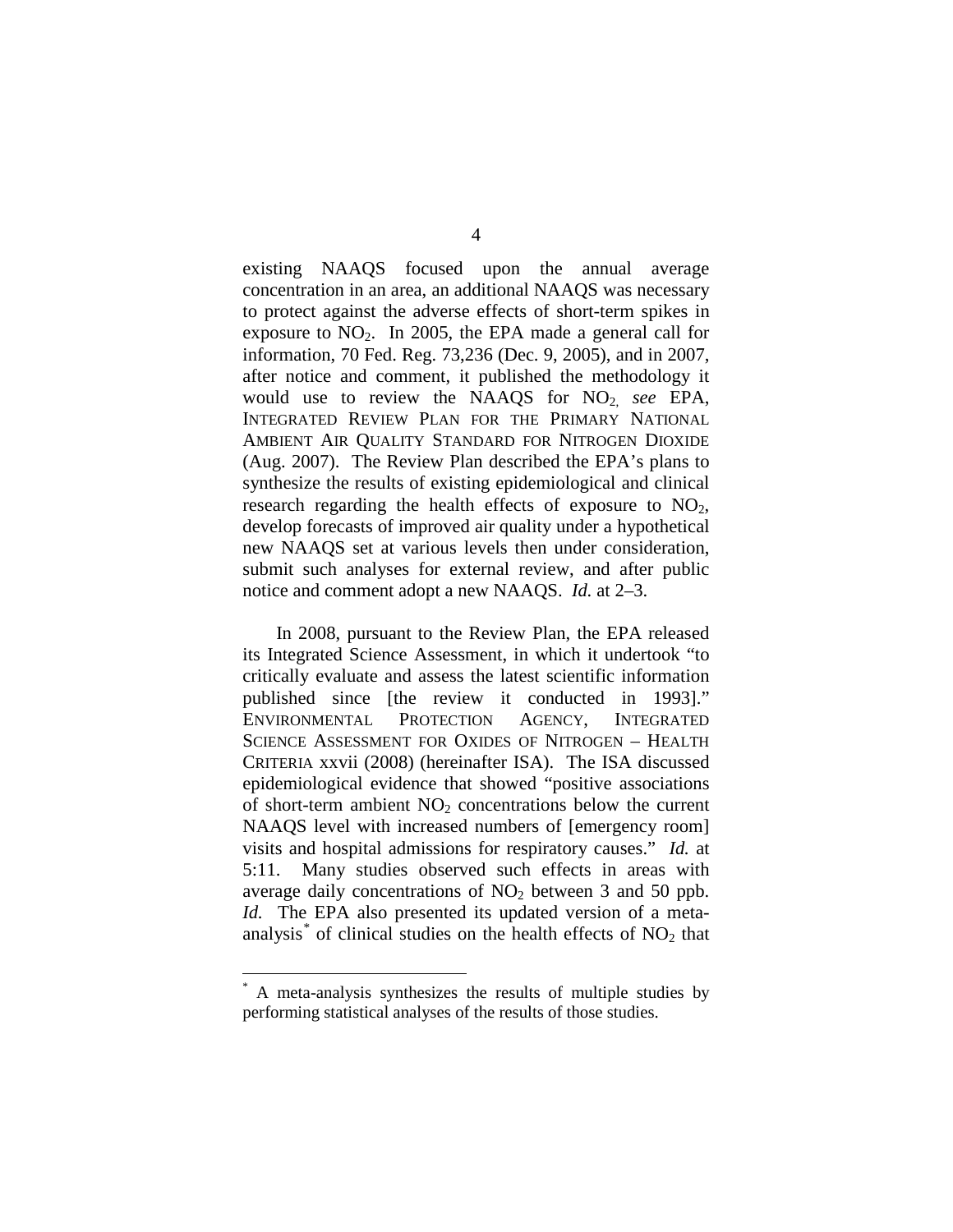had been done by L.J. Folinsbee in 1992 and that it had reviewed in its earlier assessment of the NAAQS. *Id.* at 3:14– 16. The agency made three changes to the 1992 metaanalysis: It removed one underlying study involving specific airway responses to ragweed, added a new study involving non-specific airway responses, and measured the effects at short-term concentration levels as low as 100 ppb. *Id.* at 3:16. The results of the updated meta-analysis showed a statistically significant 66 percent of resting asthmatics experienced an increase in hyperresponsiveness in the presence of  $NO<sub>2</sub>$ concentrations of 100 ppb. *Id.* The results did not, however, reveal a dose-response relationship – one in which the measured health effect, here the proportion of asthmatics experiencing hyperresponsiveness, increases due to an increased concentration or dose of some agent, here  $NO<sub>2</sub>$  – which would have provided a stronger indication that shortterm exposure to  $NO<sub>2</sub>$  causes hyperresponsiveness in asthmatics. Indeed, at levels of 200-300 ppb and over 300 ppb still about 60 percent of asthmatics experienced hyperresponsiveness. *Id.* Considering the various clinical and epidemiological studies together, however, the EPA concluded the evidence was "sufficient to infer a causal relationship" between short-term exposure to  $NO<sub>2</sub>$  at levels as low as 100 ppb and various types of respiratory morbidity; it also concluded the data were "suggestive but not sufficient to infer a causal relationship" between short-term exposures and mortality. *Id.* at 5:5.

The EPA also assessed risks from  $NO<sub>2</sub>$  exposure under three different assumptions about future air quality: (1) future air quality remains at its current level (the "as is" assumption) (2) future air quality just meets the existing NAAQS of 53 ppb (the "just meets" assumption), and (3) future air quality just meets several different potential hourly NAAQS, to wit, 50, 100, 150, and 200 ppb (the "new NAAQS" assumption).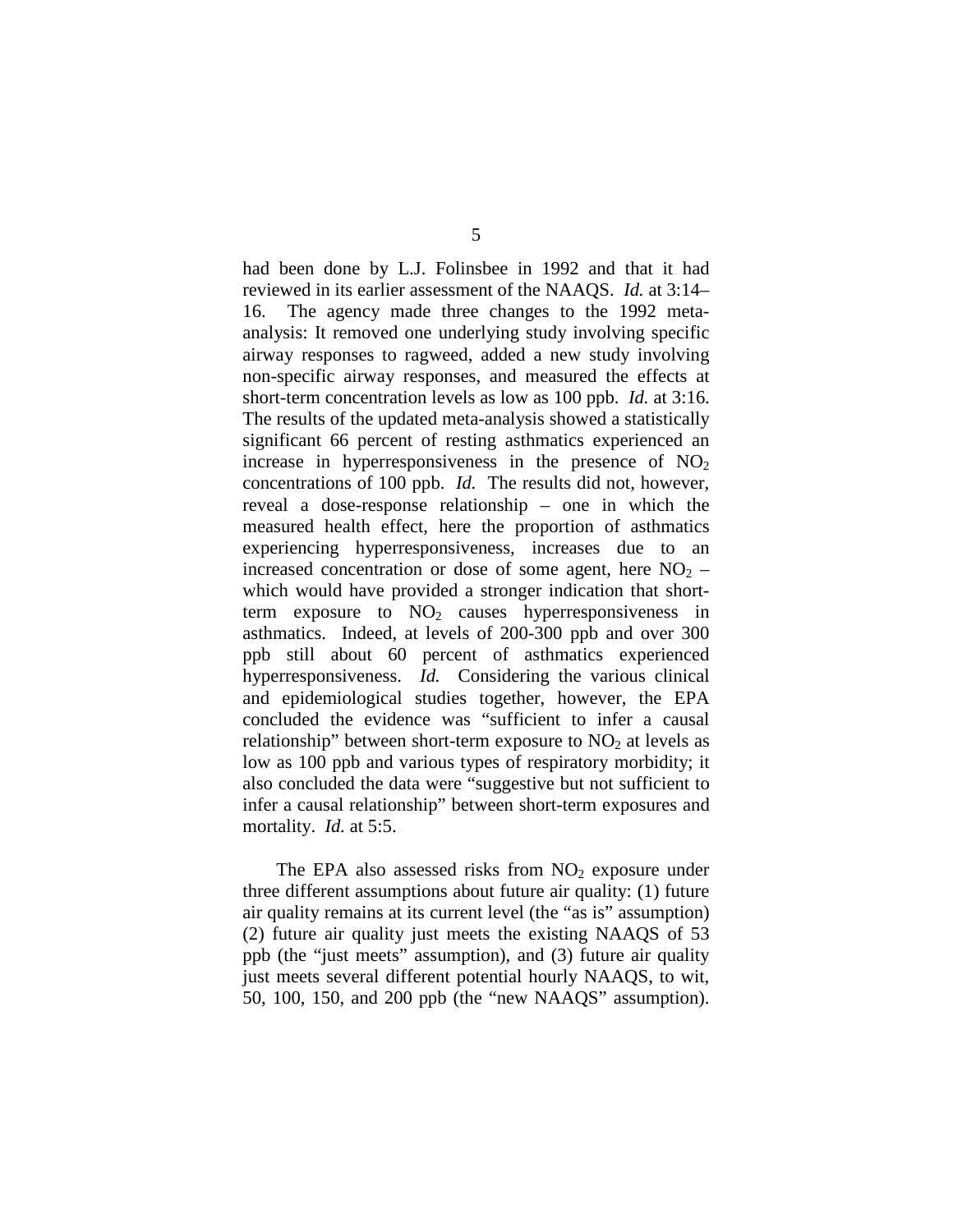*See* EPA, RISK AND EXPOSURE ASSESSMENT TO SUPPORT THE REVIEW OF THE NO<sub>2</sub> PRIMARY NATIONAL AMBIENT AIR QUALITY STANDARD 59, 120 (Nov. 2008) (hereinafter REA). The EPA explained that, although it had few actual data showing any areas experienced short-term exposures above the levels of the NAAQS under consideration in the third scenario, REA at 89–95, its simulation procedure showed that at the current level of air quality, people near roads are now and would be in the future exposed numerous times in a year to concentrations above 100 ppb (the short-term exposure level at which the ISA concluded adverse health effects were likely to occur), REA at 97–99.The number of such exposures would rise dramatically under an alternate scenario in which each area was forecasted to just meet the existing annual standard. *Id.* at 144. The agency's projections indicated a one-hour standard (defined by the 3-year average of the 98th percentile of hourly values) of 100 ppb measured area-wide would improve upon the "just meets" but not upon the "as is" scenario; a one-hour standard of 50 ppb would improve upon the "as is" scenario. *Id.*

The EPA submitted both the ISA and the REA to the Clean Air Scientific Advisory Committee (CASAC) for review, as required by the Clean Air Act, 42 U.S.C.  $7409(d)(2)(A)$ . The CASAC agreed with the EPA's assessment that the current annual NAAQS was not adequate to protect human health, and it suggested the agency adopt a one-hour standard for  $NO<sub>2</sub>$  of no greater than 100 ppb.

In 2009 the EPA proposed to set a new hourly NAAQS with allowable maximum concentration levels between 80 and 100 ppb. 74 Fed. Reg. 34,404 (July 15, 2009). The petitioners each submitted comments criticizing the EPA for proposing a revision to the NAAQS based upon an unpublished study, *i.e.*, the updated meta-analysis, and for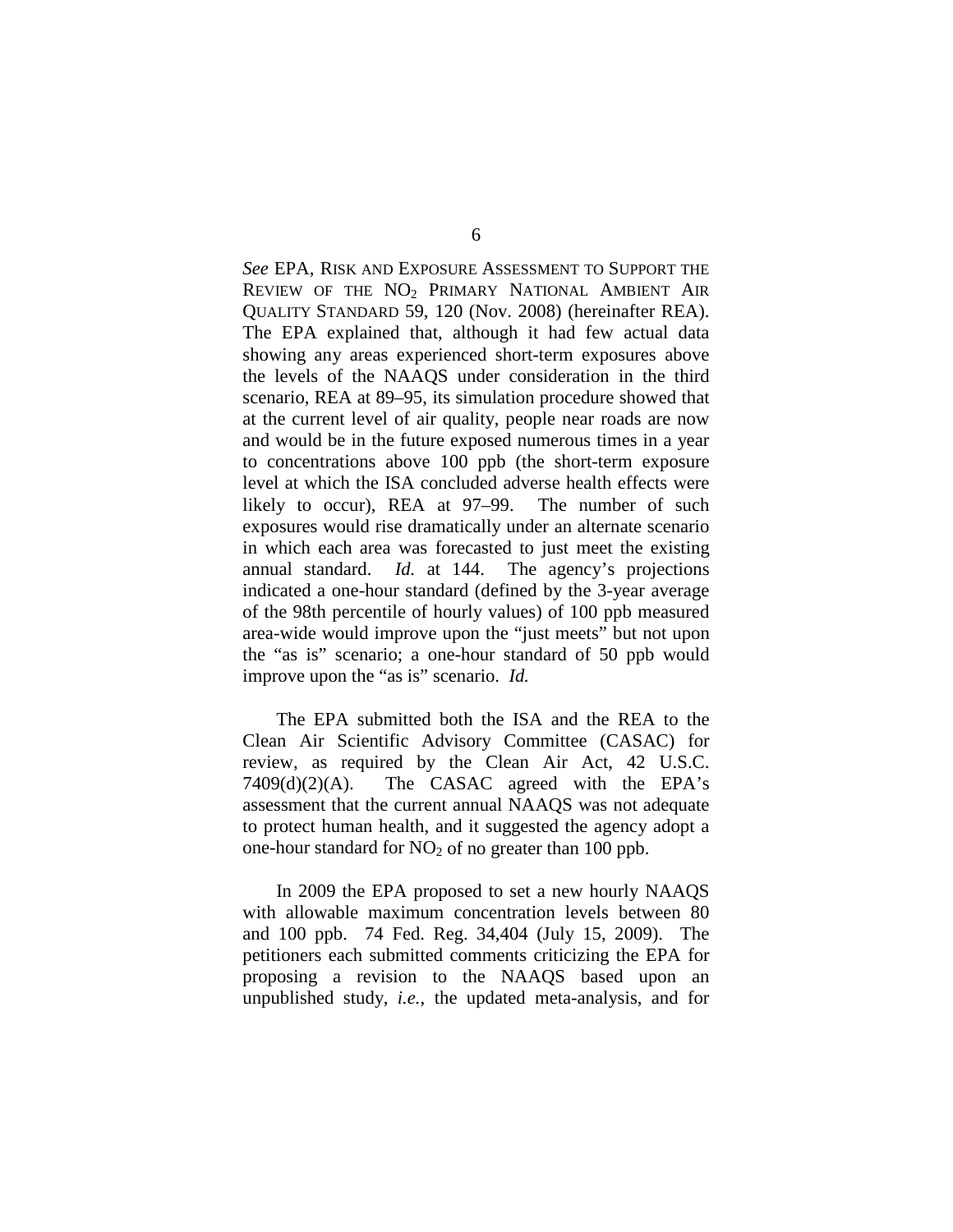discounting a published and peer-reviewed study that did not conclude exposures to  $NO<sub>2</sub>$  at 100 ppb caused a measureable adverse health effect.They also expressed skepticism about the EPA's interpretation of the epidemiological evidence, questioned the assumptions built into the forecasts in the REA, and pointed out the proposed rule provided no guidance as to how a permit applicant for a new or modified source of  $NO<sub>2</sub>$  pollution should demonstrate compliance with the new NAAQS.

In its Final Rule, the EPA adopted a new one-hour primary NAAQS, requiring in effect that "the three-year average of the annual 98th percentile of the daily maximum 1 hour average concentration [be] less than or equal to 100 ppb." Primary National Ambient Air Quality Standards for Nitrogen Dioxide, 75 Fed. Reg. 6474, 6531 (Feb. 9, 2010) (codified at 40 C.F.R. § 50.11(f)). The EPA concluded this standard was needed "to provide protection for asthmatics and other at-risk populations against an array of adverse respiratory health effects related to short-term  $NO<sub>2</sub>$  exposure." *Id.* at 6502.

#### **II. Analysis**

The API petitioned for review of the Final Rule under 42 U.S.C. § 7607(b), which gives this court exclusive jurisdiction to hear a challenge to a NAAQS. We review the EPA's setting of a NAAQS to determine whether it was "arbitrary, capricious, an abuse of discretion, or otherwise not in accordance with law." 42 U.S.C. § 7607(d)(9)(A); *see also* 5 U.S.C.  $\frac{8}{3}$  706(2)(A). According to the API, the EPA was arbitrary and capricious in how it dealt with the record evidence and the NAAQS it adopted is unlawful because more stringent than "requisite to protect the public health" with "an adequate margin of safety," 42 U.S.C. § 7409(b)(1).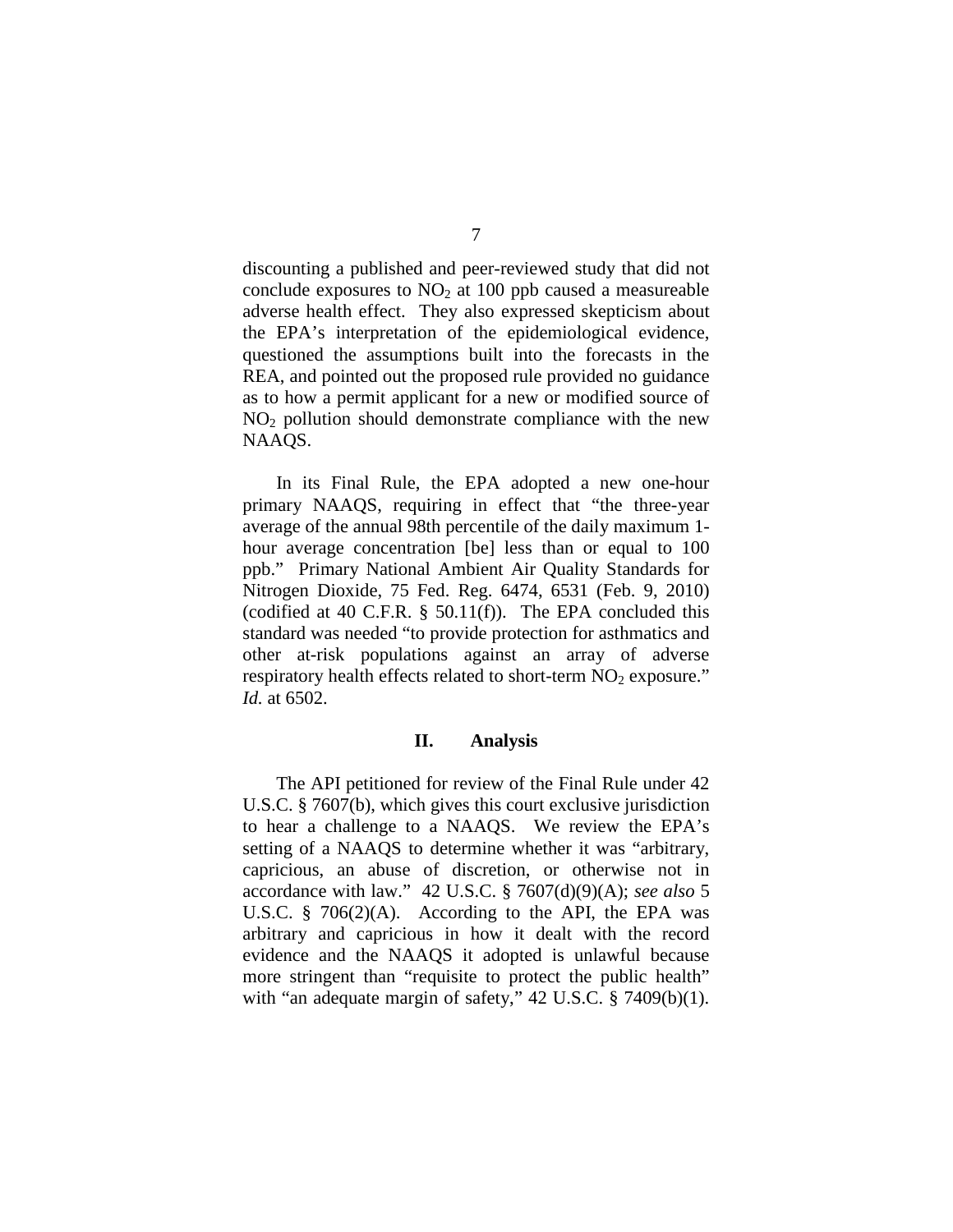In addition, the API argues the EPA's implementation of the NAAQS was arbitrary and capricious because, when the EPA stated a permit applicant for a new or modified source of pollution must demonstrate compliance with the new NAAQS, the agency – or so the API asserts – did not consider whether it would be able to resolve applications within the statutorily required time period or what effect such a requirement might have upon economic growth.

### **A. The EPA's Adoption of the One Hour NAAQS**

The API claims the process by which the EPA adopted the new NAAQS was flawed and the standard must therefore be vacated. More specifically, it faults the EPA for (1) relying upon an unpublished, non-peer-reviewed metaanalysis of clinical studies, (2) discounting a published metaanalysis that called into question the EPA's conclusions, (3) treating the same epidemiological study differently in reviews of the NAAQS for  $NO<sub>2</sub>$  and for ozone, and (4) projecting the benefits to air quality from the new NAAQS based upon faulty assumptions.

#### **1. Peer Review of the Meta-Analysis**

The API first contends the EPA, by relying upon an internal meta-analysis that was not published, "did not follow its own requirements ... that it rely only on peer-reviewed and published studies in reviewing NAAQS." Pet. Br. at 26. Perhaps the API should have had its brief peer-reviewed. In quoting the EPA's Review Plan, *see* Pet. Br. at 28, the API omits the first and most relevant word of the following sentence: "Generally, only information that has undergone scientific peer review and that has been published (or accepted for publication) in the open literature will be considered," Review Plan at 11; *see also* ISA Annexes at 1:1.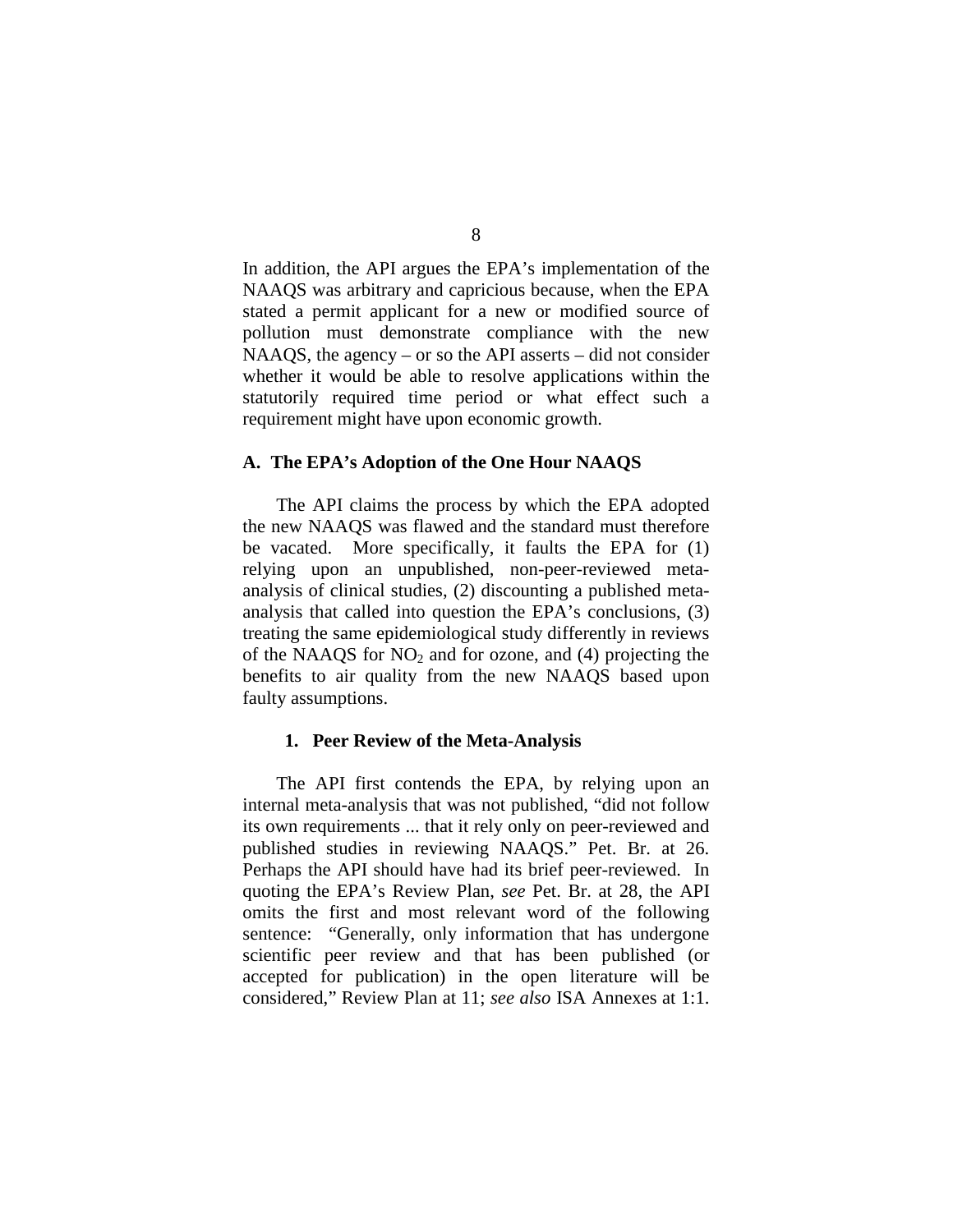Of course, "generally" here indicates the practice in question will not invariably be followed, *see Kurke v. Oscar Gruss and Son, Inc.*, 454 F.3d 350, 355–56 (D.C. Cir. 2006) ("as ... the word 'generally' suggests, there are exceptions to the rule"); *Bernhardt v. City & Suburban Ry. Co.*, 263 F. 1009, 1015 (D.C. Cir. 1920) ("the word 'generally' ... indicates that there may be [exceptions to the stated rule]"). A bad start for the petitioners.

The API also points to guidelines the EPA promulgated pursuant to the Information Quality Act (IQA), Pub. L. 106- 554, § 515(b)(2)(A) (requiring each federal agency to issue guidelines "for ensuring and maximizing the quality, objectivity, utility, and integrity of information disseminated by the agency"), which it contends also require peer review. *See* EPA, GUIDELINES FOR ENSURING AND MAXIMIZING THE QUALITY, OBJECTIVITY, UTILITY, AND INTEGRITY OF INFORMATION DISSEMINATED BY THE ENVIRONMENTAL PROTECTION AGENCY (Oct. 2002). By their terms, however, the Guidelines provide only "non-binding policy and procedural guidance." *Id.* at 4. Such a statement would not override a specific commitment made elsewhere in the document, *see Appalachian Power Co. v. EPA*, 208 F.3d 1015, 1022–23 (D.C. Cir. 2000), but the petitioners point to none. In keeping with the Review Plan and the ISA, the Guidelines also state that "major scientifically and technically based work products ... related to Agency decisions should be peer-reviewed." Guidelines at 11. The use of the phrase "should be" rather than "shall" suggests but does not necessarily mean the Guidelines are not binding.*Compare Doe v. Hampton*, 566 F.2d 265, 281 (D.C. Cir. 1977) ("that the provision in question employs the directory 'should be' rather than the mandatory 'shall' or 'must' ... should not be automatically determinative of the issue"), *with Jolly v. Listerman*, 672 F.2d 935, 945 (D.C. Cir. 1982) ("use of the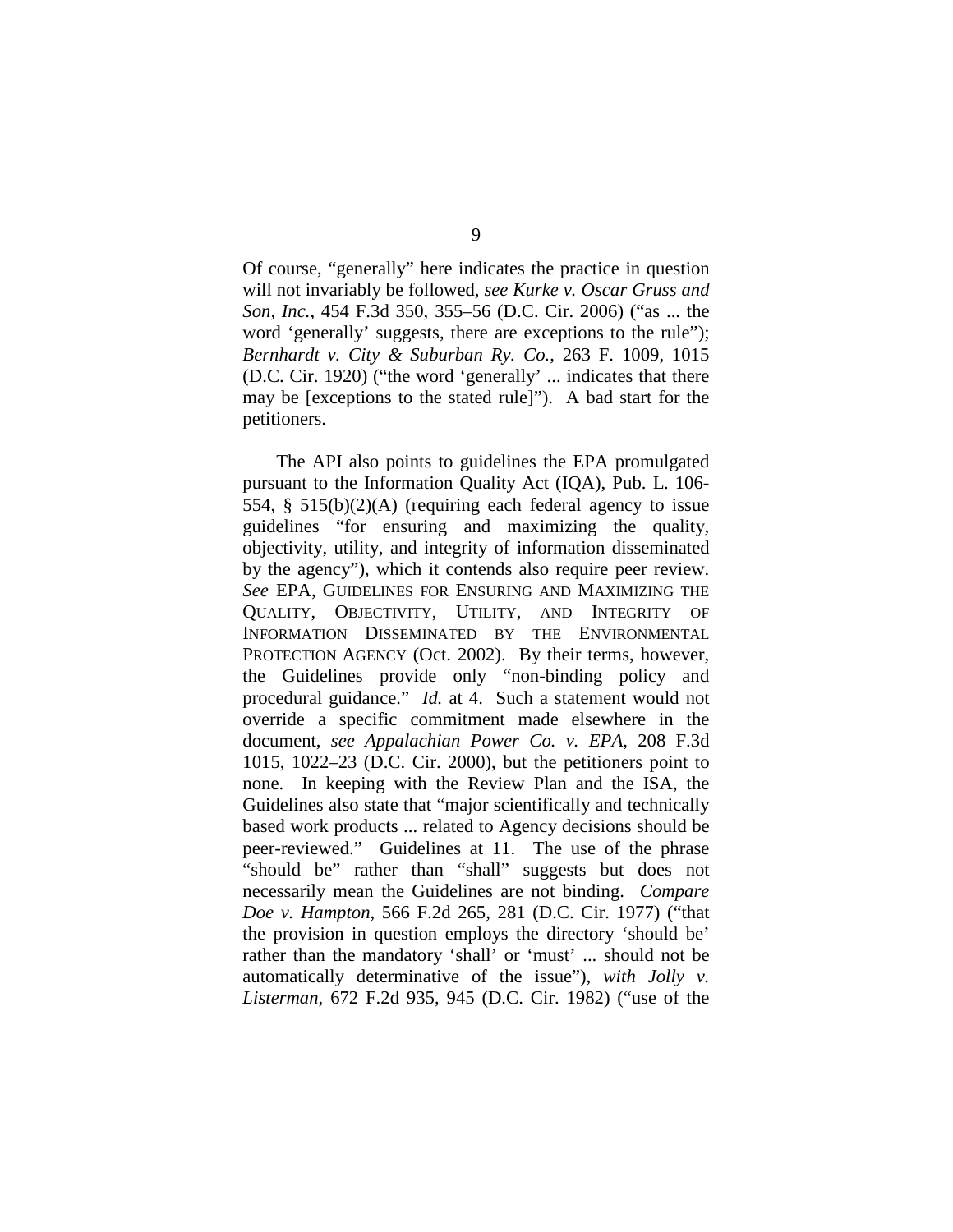word 'should' ... detracts significantly from any claim that this guideline is more than merely precatory"), *and Military Toxics Project v. EPA*, 146 F.3d 948, 958 (D.C. Cir. 1998) (accepting as permissible EPA's interpretation of "word 'should' ... as calling for an exercise of judgment and hence conferring discretion upon the Administrator"). More important, the Guidelines themselves expressly commit "the decision whether to employ peer review" to the discretion of agency management. Guidelines at 11. Finally, the Guidelines note the EPA's Peer Review Handbook "provides detailed guidance for implementing" the agency's peer review policy, *id.*, and the Handbook in turn states specifically the relevant decision-makers "need[] to make a judgment" whether peer review is appropriate in a specific case because "[t]here is no easy single yes/no test," EPA, PEER REVIEW HANDBOOK § 2.2.3 (2000). No doubt the EPA believes peer review is important and it intended to impress that value upon its staff, but the agency did not bind itself to a judicially enforceable norm.

We need not decide the extent, if any, to which an agency must account for any departure from a non-binding guideline, *compare Sitka Sound Seafoods, Inc. v. NLRB*, 206 F.3d 1175, 1182 (D.C. Cir. 2000) (because manual was nonbinding, question was whether, apart from requirements of manual, agency acted reasonably), *with Edison Elec. Inst. v. EPA*, 391 F.3d 1267, 1269 & n.3 (D.C. Cir. 2004) (agency must account for departure from non-binding plan), because the EPA, contrary to the API's claim, did not depart from its non-binding peer review policy. The EPA merely updated the Folinsbee meta-analysis, which was originally peer-reviewed and published; the only data it added to the meta-analysis were the results of a study that was itself peer-reviewed and published; and the CASAC peer-reviewed the results of the updated meta-analysis. *See* Peer Review Handbook § 2.4.3(d)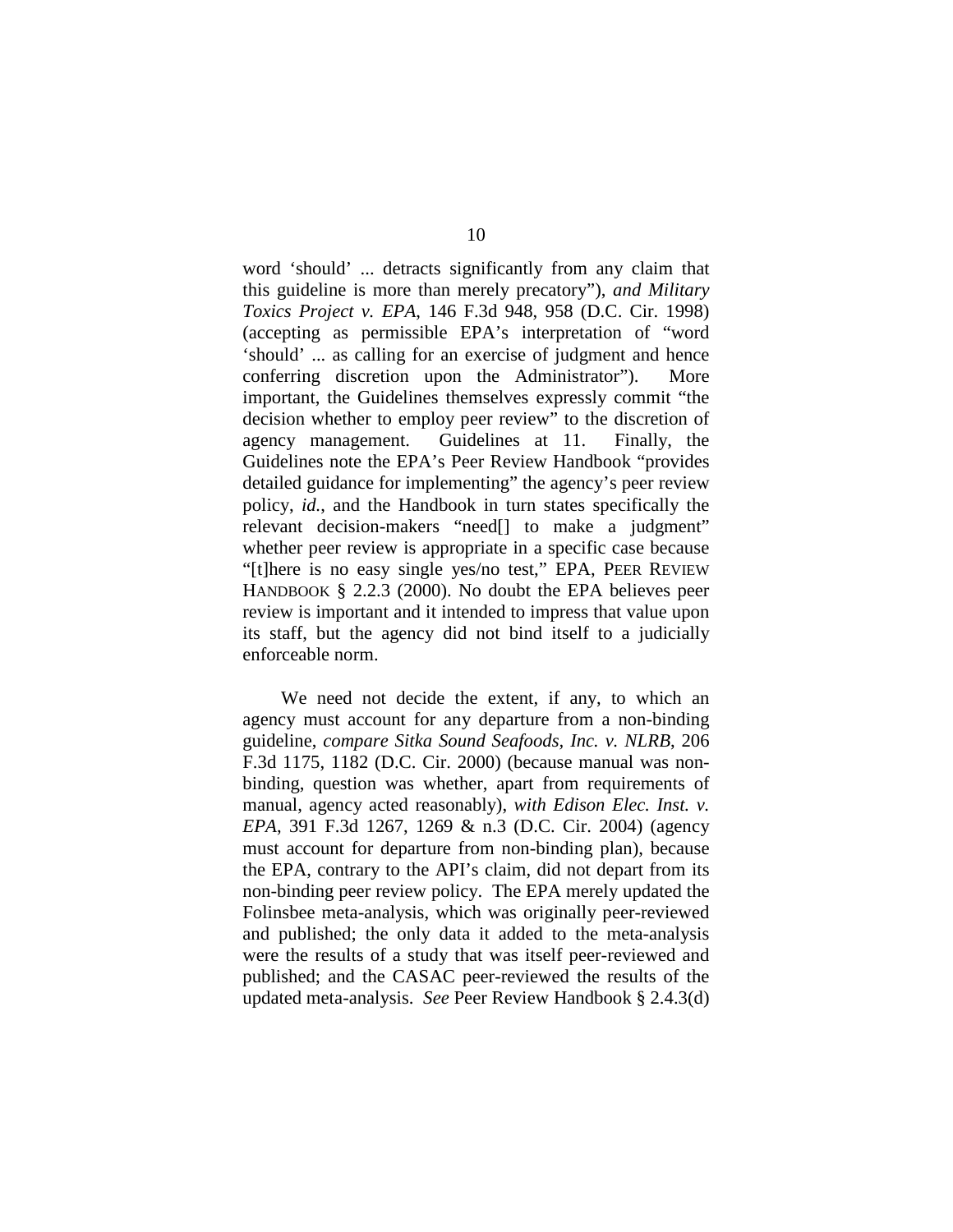(listing the CASAC among acceptable sources of external peer review); c*f. City of Portland, Or. v. EPA*, 507 F.3d 706, 716 (D.C. Cir. 2007) (holding "advice from [EPA's] Science Advisory Board [a group of outside scientists, similar to the CASAC, organized by the EPA to review its scientific analyses] ... [was an] acceptable form of peer review"). The EPA also relied upon epidemiological studies, as well as individual clinical studies underlying the meta-analysis that had been published and peer-reviewed. The EPA's staff conducting the review of the proposed NAAQS judged the CASAC's review of the meta-analysis was sufficient, and the API has presented no reason for us to disturb that judgment.

#### **2. Treatment of the Goodman Study**

Next, the API argues the EPA inappropriately discounted the results of a published meta-analysis by Dr. Julie E. Goodman et al., *Meta-Analysis of Nitrogen Dioxide Exposure and Airway Hyper-Responsiveness in Asthmatics*, 39 CRIT. REV. TOXICOLOGY 719 (2009).According to the API, the study suggests, contrary to the EPA's findings, there is no causal relationship between an increase in ambient concentrations of  $NO<sub>2</sub>$  and an increase in health effects, such as airway hyperresponsiveness in asthmatics. The EPA defends its treatment of the study as follows: The agency did not receive the study until after it had conducted the analyses described in the ISA and the REA and submitted them to the CASAC for review; it nevertheless considered the study but found its methodology wanting and therefore not a reason for reopening its review process.

An agency's action is arbitrary and capricious if it "entirely failed to consider an important aspect of the problem [or] offered an explanation for its decision that runs counter to the evidence before the agency." *North Carolina v. EPA*, 531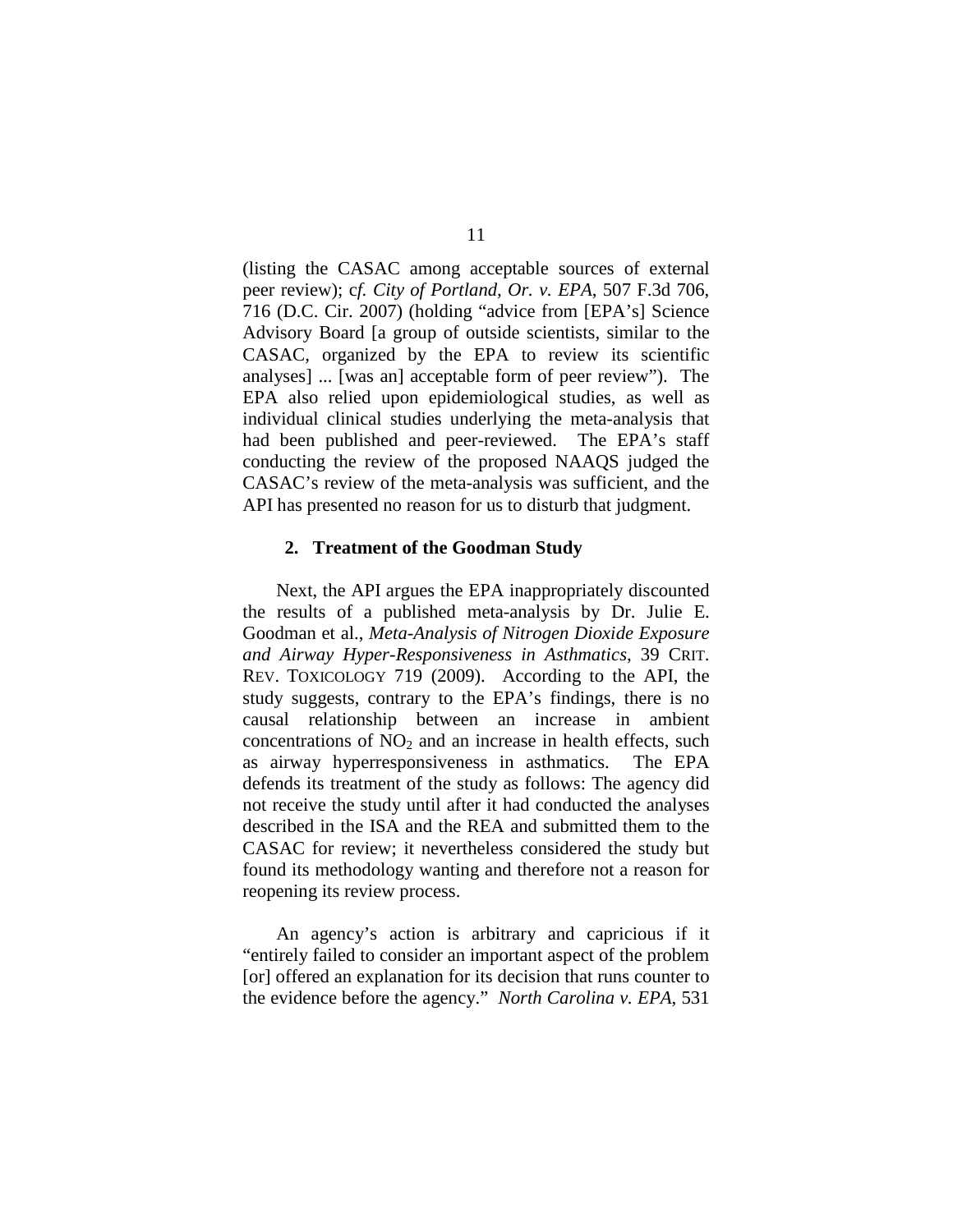F.3d 896, 906 (D.C. Cir. 2008) (quoting *Motor Vehicle Mfrs. Ass'n v. State Farm Mut. Auto. Ins. Co.*, 463 U.S. 29, 43 (1983)). The API has not shown the EPA's treatment of the Goodman study fell below these standards.

First, the results of the Goodman study did not "run[] counter to the evidence before the agency," *North Carolina*, 531 F.3d at 906. Contrary to the API's description, the study did not establish there was "no dose-response relationship"; it simply failed to reject the null hypothesis to that effect. That is, the authors could not tell whether there is no such relationship or their test merely lacked sufficient power to detect the relationship. *See* David H. Kaye & David A. Freedman, *Reference Guide on Statistics*, *in* REFERENCE MANUAL ON SCIENTIFIC EVIDENCE 211, 253–54 (Fed. Judicial Ctr. 3d ed. 2011), *available at* http://www.fjc.gov/public/pdf.nsf/lookup/SciMan3D01.pdf/\$f ile/SciMan3D01.pdf. The Goodman study, moreover, did not test for the possibility of a non-linear dose-response relationship. [\\*](#page-11-0) *See* Goodman at 733.

<span id="page-11-0"></span> <sup>\*</sup> *See* Daniel L. Rubinfeld, *Reference Guide on Multiple Regression*, *in* REFERENCE MANUAL ON SCIENTIFIC EVIDENCE at 303, 316 (explaining "[f]ailure to account for nonlinearities [in the estimated equation] can lead to either overstatement or understatement of the effect of a change in the value of an explanatory variable on the dependent variable"). The underlying data in the EPA's metaanalysis indeed suggest that roughly the same proportion of asthmatics, 58 to 66 percent, experience airway hyperresponsiveness whether exposed to levels of 100 ppb, 200 ppb, or even 300 or more ppb. *See* ISA at 3:14–16. These results are consistent with a non-linear dose-response relationship that increases sharply at a low concentration of ambient  $NO<sub>2</sub>$  and then flattens out as the dose nears a concentration of 100 ppb.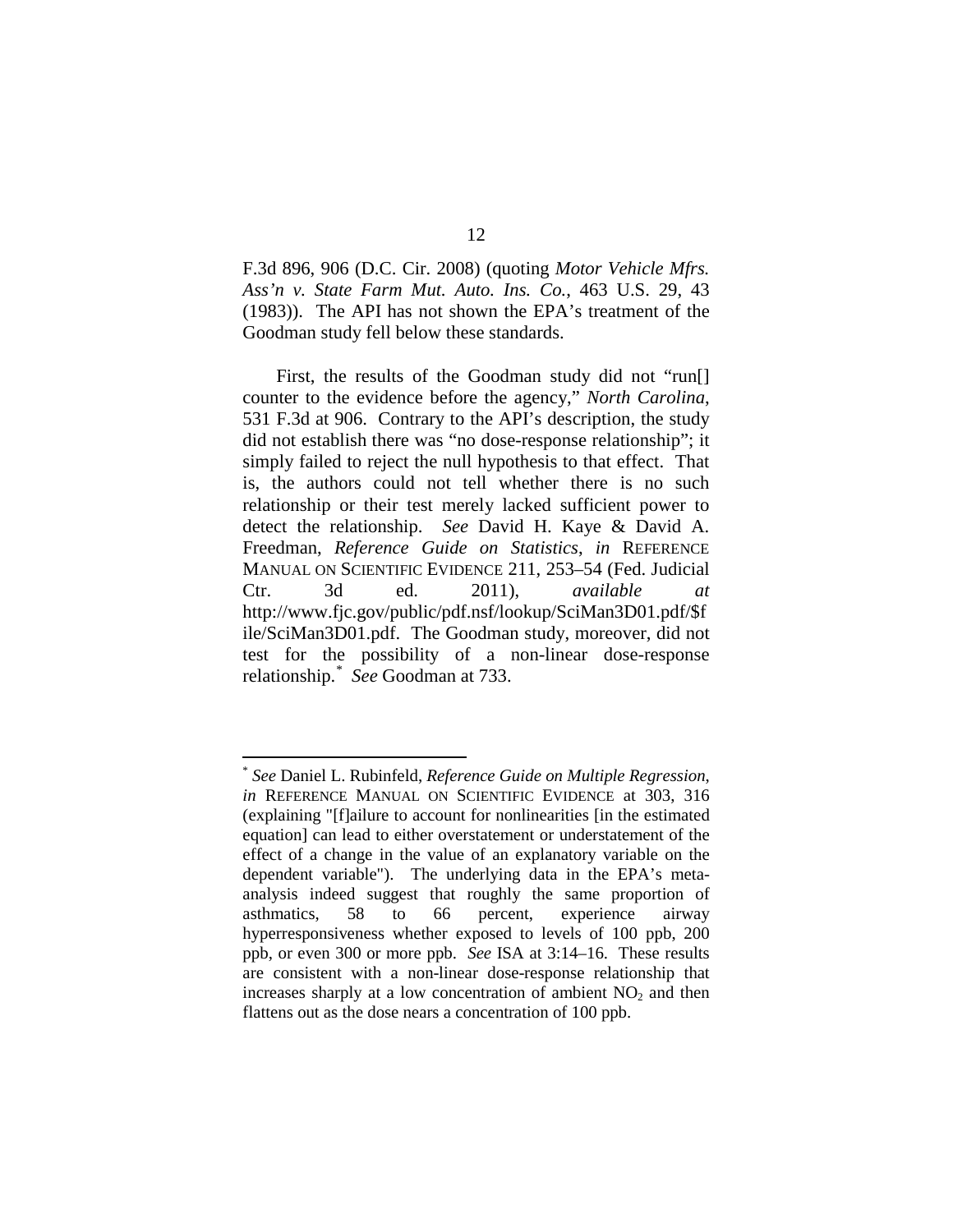Second, because the EPA gave the specific reasons for which it disagreed with Goodman's methodology, it did not "fail[] to consider" the study, nor did it fail to "offer[] an explanation" for not relying upon that study. *North Carolina*, 531 F.3d at 906. The EPA explained that it had decided not to focus upon detecting a dose-response relationship in its meta-analysis because differences in the assumptions made and in the methodologies used in the underlying studies would likely make it impossible to derive a reliable estimate. *See* Final Rule, 75 Fed. Reg. at 6487, 6498. The EPA did acknowledge the limitations inherent in its own study, noting "uncertainty with regard to the magnitude and [to] the clinical-significance of  $NO<sub>2</sub>$ -induced increases in airway responsiveness," *id.* at 6488, but it explained the Clean Air Act requires the agency to promulgate a primary NAAQS to protect the public health even where, as here, the risks from the pollutant could not be quantified or "precisely identified as to nature or degree," *Am. Trucking Ass'ns v. EPA*, 283 F.3d 355, 369 (D.C. Cir. 2002) (internal quotation marks and citation omitted). The EPA was therefore justified in revising the NAAQS considering the evidence of a statistically significant relationship between relevant health conditions and  $NO<sub>2</sub>$  exposure at various concentrations, even if the agency did not know the precise dose-response relationship between  $NO<sub>2</sub>$  and airway responsiveness, among other health effects.

The API mistakenly places much weight upon our recent decision in *Business Roundtable v. SEC*, 647 F.3d 1144 (D.C. Cir. 2011). As the foregoing discussion makes clear, the EPA's analysis of the proposed NAAQS was materially better than the analysis for which we faulted the SEC in that case. There the agency had ignored "numerous studies submitted by commenters that reached the opposite result" and relied instead upon "two relatively unpersuasive studies." 647 F.3d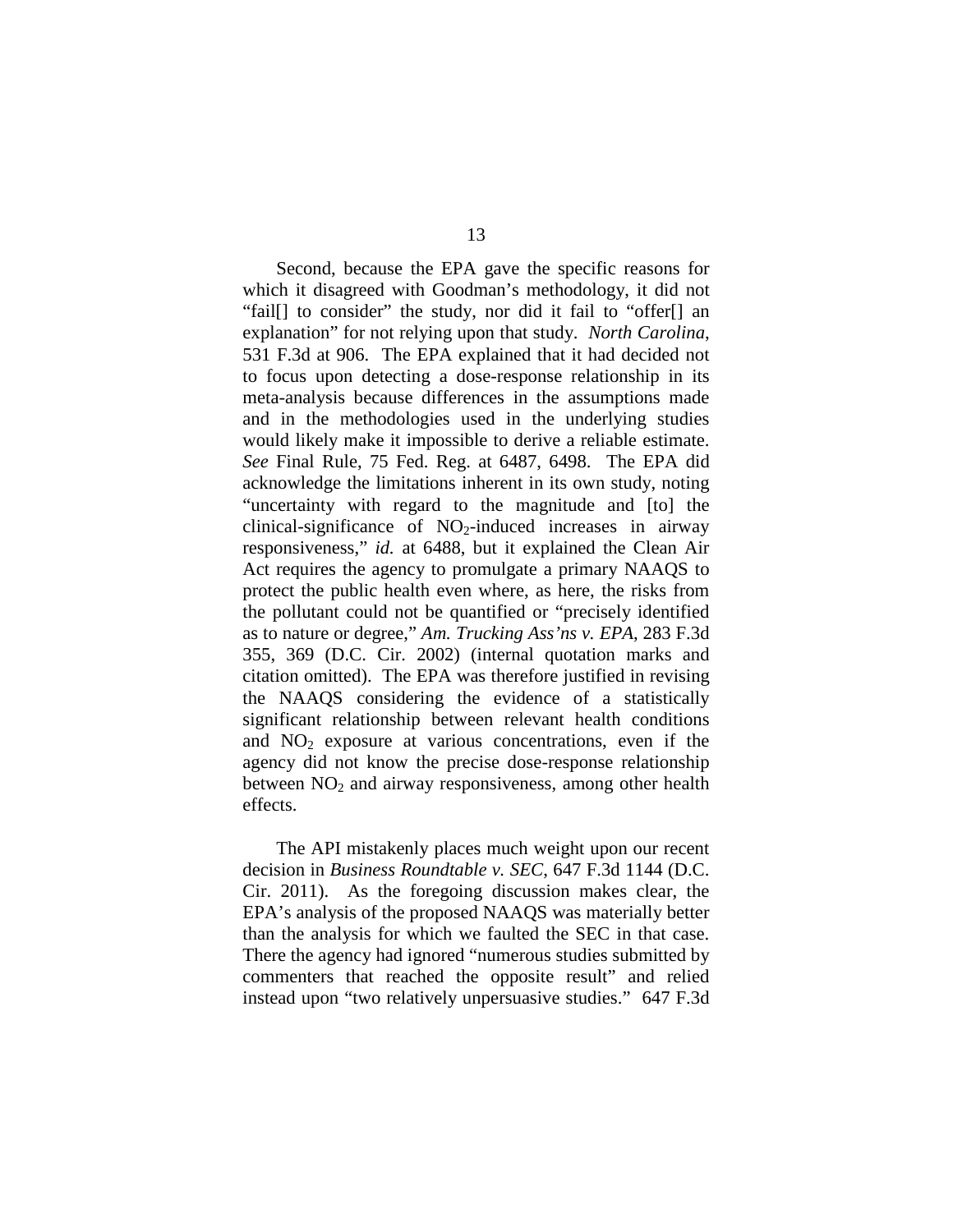at 1150–51. Putting aside the analytical incoherence of the SEC's rationale, which would have been fatal by itself, the evidentiary problem in *Business Roundtable* was not limited to the agency's insufficient treatment of any one study, though there was that, *see id.* at 1151; it was the agency's larger failure to deal with the weight of the evidence against it. The EPA's analysis at issue here was in no way comparable to the botched job on display in *Business Roundtable*. The EPA, in addition to performing a metaanalysis of 19 underlying clinical studies of the effects  $NO<sub>2</sub>$ exposure has upon health, relied upon numerous epidemiological studies, which evidenced a relationship between an increase in local ambient  $NO<sub>2</sub>$  concentrations and an increase in local emergency room visits, *see* Final Rule, 75 Fed. Reg. at 6488–89. The API has pointed to nothing arbitrary or capricious either in the agency's handling of the Goodman study in particular, or in its treatment of this other record evidence supporting the EPA's conclusion.

## **3. Treatment of the Schildcrout Study**

The API also argues the EPA acted inconsistently, and therefore arbitrarily and capriciously, by relying upon an epidemiological study by Jonathan S. Schildcrout et al., *Ambient Air Pollution and Asthma Exacerbations in Children: An Eight City Analysis*, 164 AM. J. EPIDEMIOLOGY 505–17 (2006), in its review of the NAAQS for  $NO<sub>2</sub>$  although the agency allegedly had decided in 2006 not to rely upon the same study when it was reviewing the NAAQS for ozone. According to the EPA, the study came too late in its 2006 review process for ozone but the agency did consider it in a later assessment of recent studies relevant to the NAAQS for ozone. *See* Final Rule, 75 Fed. Reg. at 6486. The agency's explanation is rational, and the API makes no attempt to rebut it; enough said about this issue.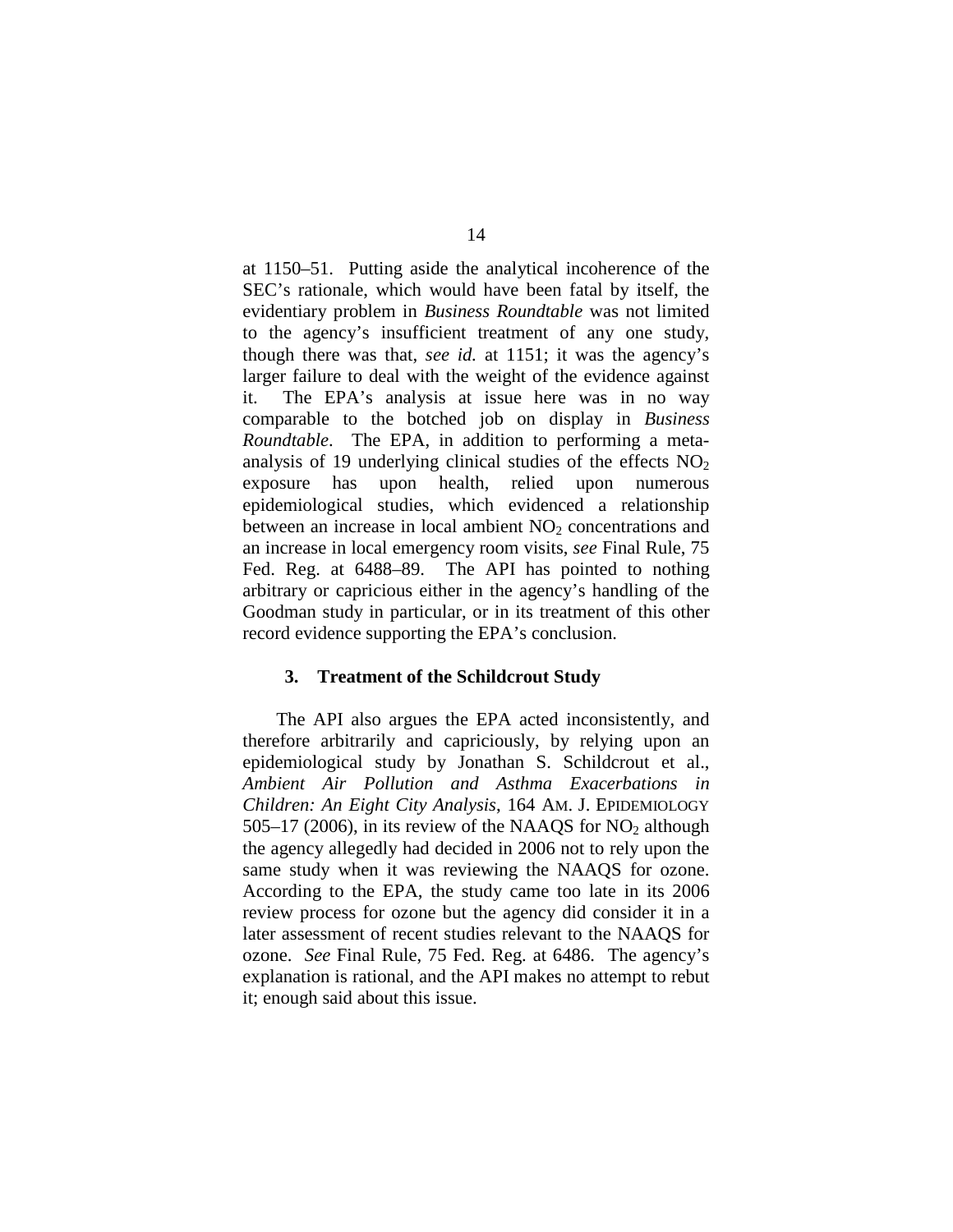## **4. Alternate Scenarios**

The API next contends the EPA used faulty assumptions in projecting the degree to which air quality would be improved under the new NAAQS and therefore exceeded its authority under the Clean Air Act by adopting a NAAQS more stringent than is "requisite to protect the public health" with "an adequate margin of safety," 42 U.S.C. § 7409(b)(1). In particular, the API points to the EPA's comparison of air quality under various potential new NAAQS against several different projections of air quality without a new NAAQS, including one scenario in which it assumed all areas just meet the current air quality standards. The API underscores that the EPA acknowledged, contrary to this "just meets" assumption, current air quality is significantly better than what the existing annual NAAQS for  $NO<sub>2</sub>$  requires, and the EPA has even projected that if it took no action air quality would continue to improve in this respect. Therefore, the API reasons, the EPA should have measured the likely benefits of the new NAAQS relative to a projection of air quality more accurate than its "just meets" scenario, which change it claims would have shown the one-hour NAAQS was not necessary "to protect the public health" with "an adequate margin of safety."

The EPA says the API misunderstands the agency's analysis. In predicting a benefit to air quality from adopting the new NAAQS for  $NO<sub>2</sub>$ , it did not rely solely upon the assumption that air quality would just meet existing NAAQS if a new NAAQS was not in place; it also measured the improvement in air quality under the "as is" assumption, in which the agency assumed air quality would remain at current levels.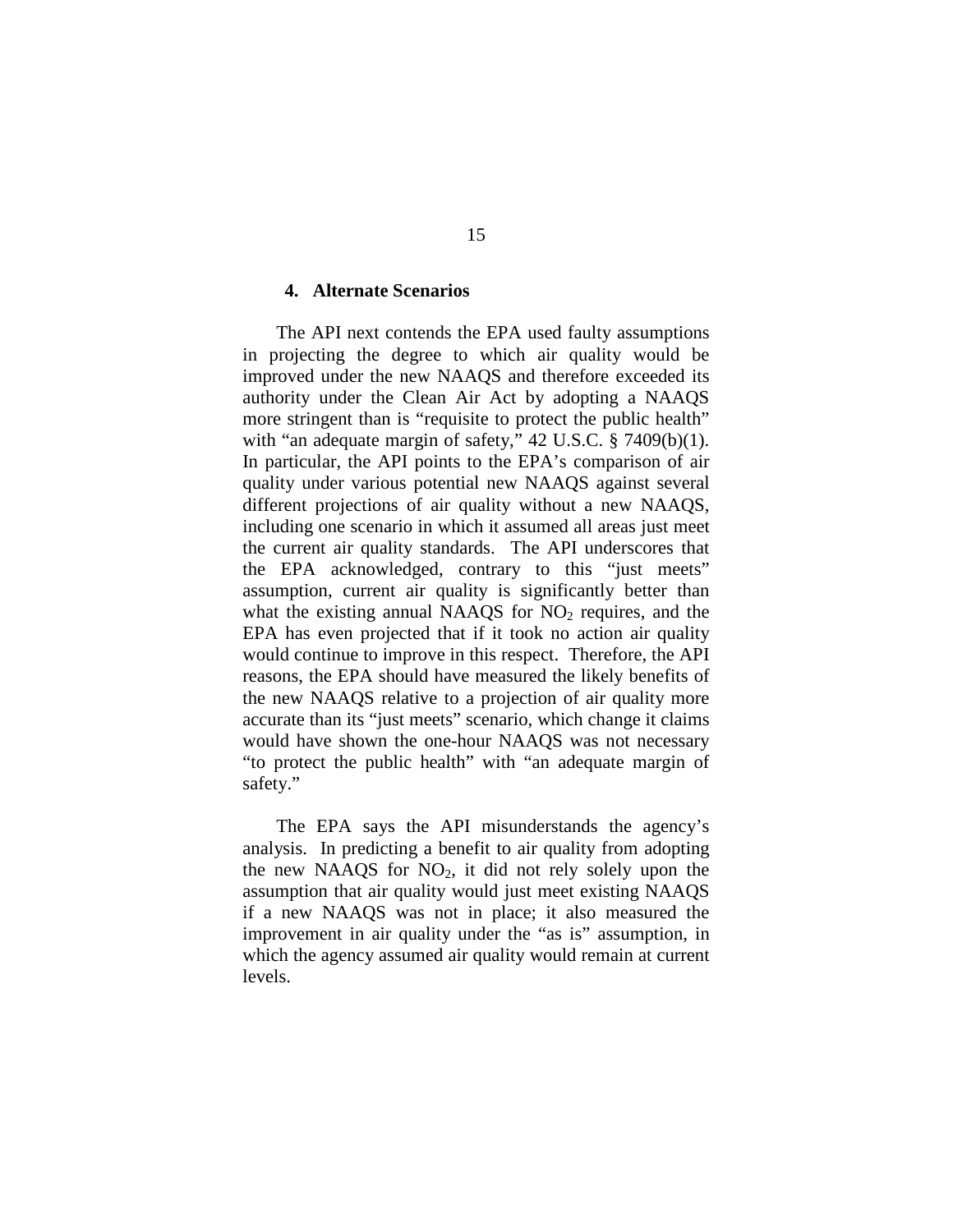The API is correct to the extent that, as the word "requisite" in  $\S$  109(b)(1) of the Clean Air Act indicates, the EPA is to set a NAAQS that is "not lower or higher than is necessary ... to protect the public health," *Whitman v. Am. Trucking Ass'ns*, 531 U.S. 457, 475–76 (2001) (interpreting 42 U.S.C. § 7409(b)(1)). The same statutory provision, however, unhorses the API's argument because it enjoins the EPA to set the standard with "an adequate margin of safety," which means the agency is to "err on the side of caution." *Am. Farm Bureau Fed'n v. EPA*, 559 F.3d 512, 533 (D.C. Cir. 2009) (internal quotation marks and citation omitted). In other words the Act contemplates the agency "should set standards providing 'a reasonable degree of protection ... against hazards which research has not yet identified.'" *Coalition of Battery Recyclers Ass'n v. EPA*, 604 F.3d 613, 618 (D.C. Cir. 2010) (quoting *Natural Res. Def. Council v. EPA*, 824 F.2d 1146, 1152 (D.C. Cir. 1987) (en banc)). The uncertainty inherent in predicting the future is particularly vexing when one is making a projection of air quality, the actual future of which depends upon regulatory policy, technological change, economic performance, and political outcomes, among other variables. Although air quality had improved and was expected to keep improving, it was certainly possible this trend would be reversed. Therefore, it was not unreasonable for the EPA to measure expected benefits from the new NAAQS in part upon the assumption that, if the new NAAQS were not adopted, then each area would in the future just meet the existing standard.

Moreover, the EPA maintains its comparison in the REA of expected benefits under a new 100 ppb hourly NAAQS (the "new NAAQS" scenario) against the more realistic "as is" scenario does not, as the API contends, show the new NAAQS would provide no benefit. As the agency explains, the API disregards a critical difference between the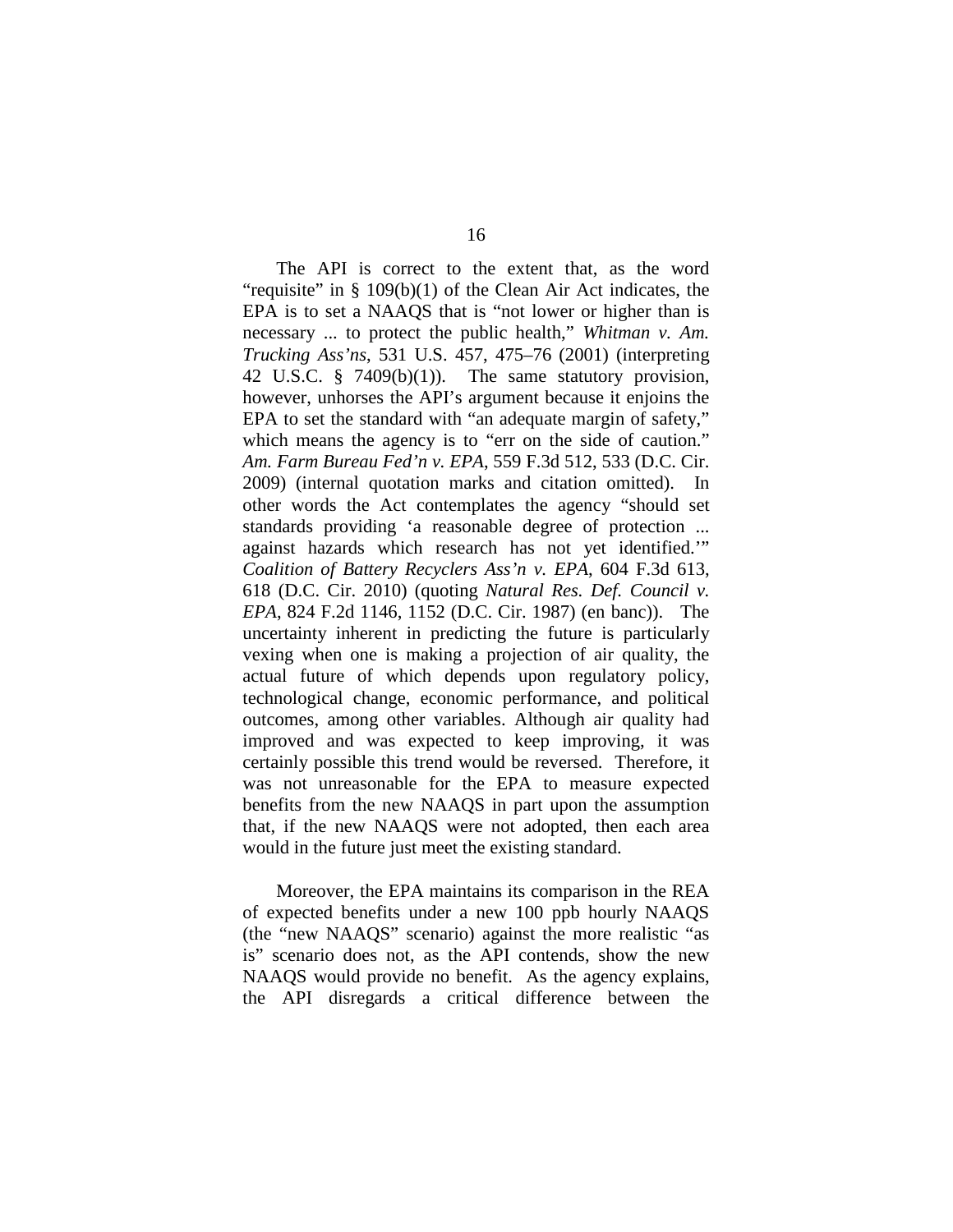hypothetical 100 ppb standard in the REA and the 100 ppb standard the EPA eventually adopted: The "new NAAQS" scenario in the REA assumed the standard would be set at an area-wide average, *i.e.*, the average value recorded by the monitors in an area equaled the level set by the NAAQS, so that some monitors would record concentrations of  $NO<sub>2</sub>$ above and some below that standard. The new NAAQS the EPA actually adopted, however, applies to peak rather than to average concentrations, *i.e.*, it requires that all monitors in an area be below the 100 ppb level. Accordingly, the assumption in the REA that an area meets a hypothetical new NAAQS of 100 ppb does not fully capture the expected improvement in air quality from the hourly 100 ppb peak concentration standard the agency ultimately adopted.

Because a peak hourly concentration of 100 ppb is roughly equivalent to an area-wide hourly average concentration of between 50 and 75 ppb, *see* Final Rule, 75 Fed. Reg. at 6494, the EPA concluded the standard it adopted corresponds more closely to the "new NAAQS" scenario in the REA with a standard of 50 ppb than the scenario using the 100 ppb assumption upon which the API focuses its criticism. In the REA the agency had projected a new NAAQS of 50 ppb area-wide would provide a substantial improvement over current air quality. *See* REA at 120.

Considering its duty to err on the side of caution, we conclude the EPA did not act unreasonably by comparing the benefits of the one-hour standard against not only a scenario based upon existing air quality but also upon an alternate scenario in which areas just meet the annual NAAQS set in 1971. For that reason, and because the record adequately supports the EPA's conclusion that material negative health effects result from ambient air concentrations as low as the 100 ppb level, we cannot conclude the agency was arbitrary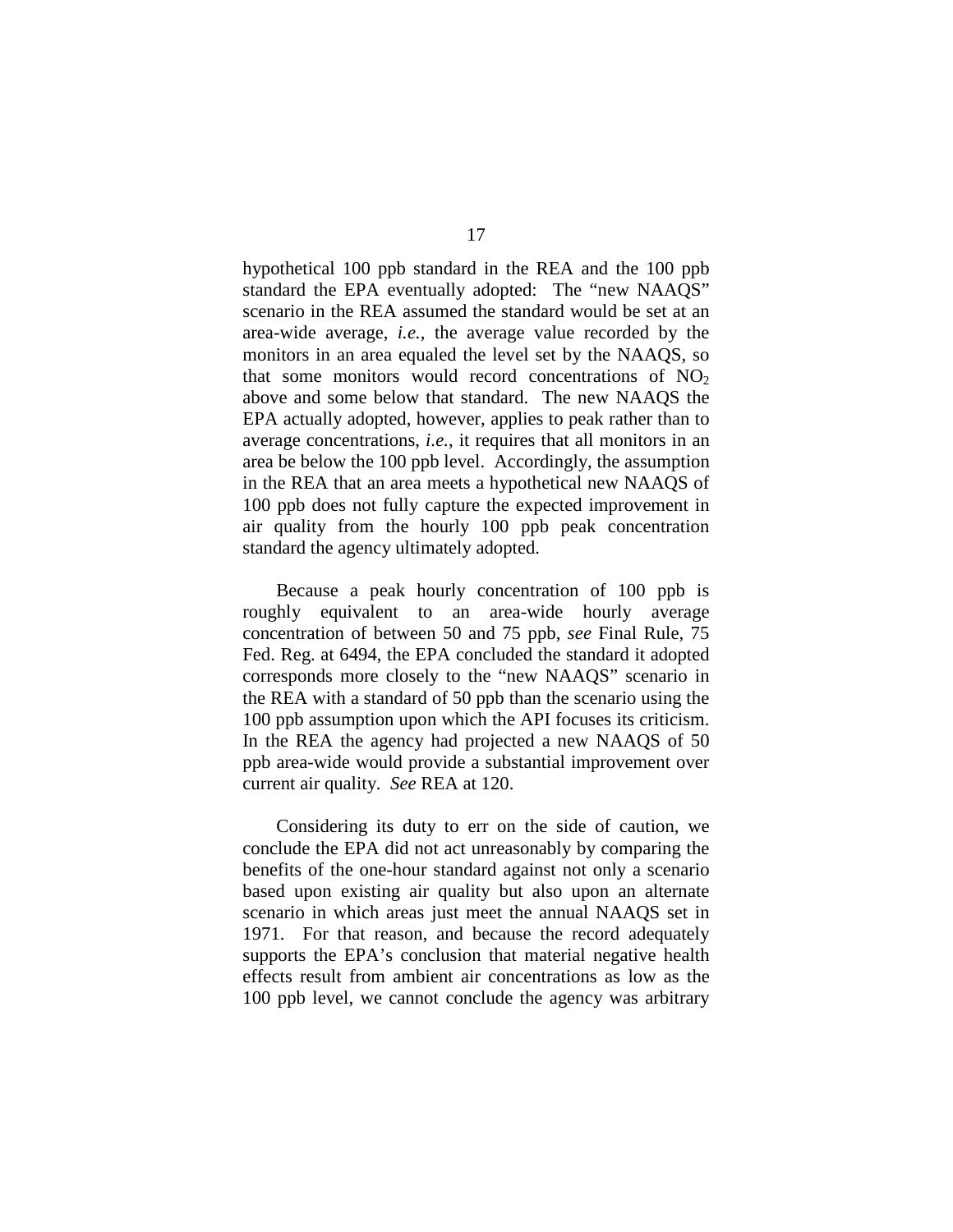and capricious or violated the Act in adopting that level as the new one-hour NAAQS for  $NO<sub>2</sub>$ .

## **B. Statement Regarding Permitting**

Finally, the API claims the EPA was arbitrary and capricious when it allegedly decided to require applicants for new or modified sources of pollution under § 165(a) of the Clean Air Act, 42 U.S.C. § 7475(a) (prohibiting construction of a "major emitting facility" without a permit), to demonstrate their compliance with the new NAAQS despite the lack of an adequate technique to model compliance. According to the API, the EPA should have considered the effect of that decision upon the agency's ability to resolve each application within one year of its filing, as required by § 165(c) of the Act, 42 U.S.C. § 7475(c) ("Any completed permit application ... for a major emitting facility ... shall be granted or denied not later than one year after the date of filing"), and upon its alleged duty under § 160(3) of the Act to consider the effect of its permitting decisions upon economic growth, *see* 42 U.S.C. § 7470(3) ("purposes of this part [include] ... insur[ing] that economic growth will occur in a manner consistent with the preservation of existing clean air resources"). The API argues that until such time as methods for modeling compliance with the new one-hour NAAQS are developed and have been approved by the agency, the EPA should allow applicants to demonstrate compliance with the

<span id="page-17-0"></span> <sup>\*</sup> We note the API does not take issue with the EPA's simulation of air quality at and near roadways as routinely exceeding the new 100 ppb standard. Indeed, counsel for the API confirmed at oral argument that, so long as we accept the agency's findings on the health effects of  $NO<sub>2</sub>$  at concentrations as low as 100 ppb and we reject the API's criticism of the agency's forecasts, it has raised no challenge to the EPA's setting of the new NAAQS at 100 ppb. So be it.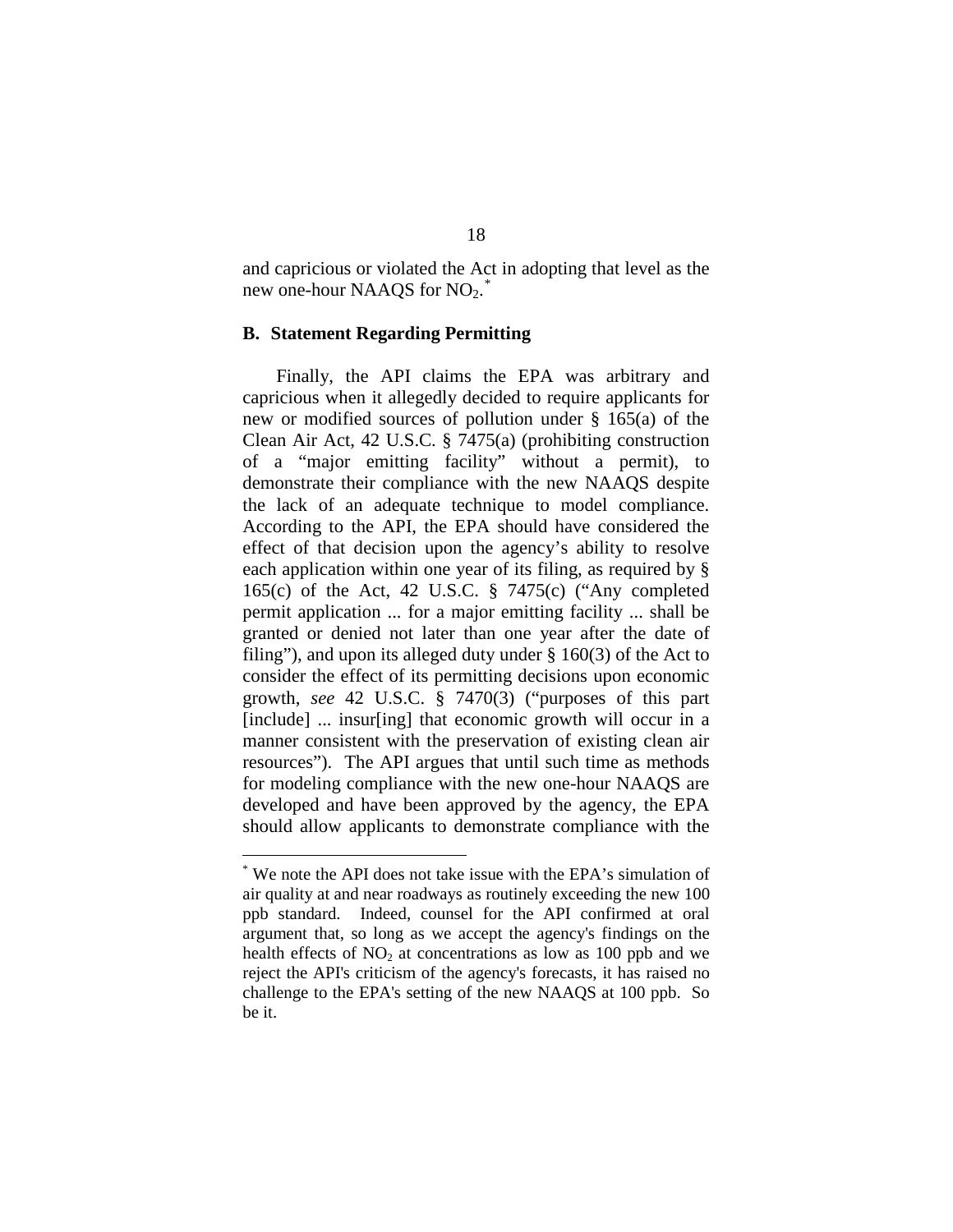pre-existing annual NAAQS, as they previously had to do. The EPA maintains the Final Rule does not constitute a final decision concerning the permitting of new or modified sources under the new NAAQS, and is therefore not subject to judicial review, *see Portland Cement Ass'n v. EPA*, 665 F.3d 177, 193 (D.C. Cir. 2011) ("The Clean Air Act gives [the court] jurisdiction to review only 'final' agency actions" (citing 42 U.S.C. § 7607(b))).

The only reason the API has for suggesting the EPA has taken any final action regarding the permitting of a new or modified source is the statement in the preamble to the Final Rule that "major new and modified sources applying for [permits under § 165 of the Act] will initially be required to demonstrate that their proposed emissions increases of  $NO<sub>x</sub>$ will not cause or contribute to a violation of ... the [new] 1hour  $NO<sub>2</sub> NAAQS."$  75 Fed. Reg. at 6525. Although "there is [no] categorical bar to judicial review of a preamble," *Kennecott Utah Copper Corp. v. U.S. Dep't of Interior*, 88 F.3d 1191, 1222 (D.C. Cir. 1996) (citation omitted), it "is not the norm," *Natural Res. Def. Council v. EPA*, 559 F.3d 561, 565 (D.C. Cir. 2009). The operative question when faced with such a challenge is "whether the [preambular statement] has independent legal effect, which in turn is a function of the agency's intention to bind either itself or regulated parties." *Kennecott,* 88 F.3d at 1223.

Any action of an agency, including a statement in a preamble, is "final" only if it (1) "mark[s] the consummation of the agency's decisionmaking process" and (2) is "one by which rights or obligations have been determined, or from which legal consequences will flow[.]" *Bennett v. Spear*, 520 U.S. 154, 178 (1997) (internal quotation marks and citations omitted). The preambular statement challenged here has neither effect, as indicated both on its face and, more clearly,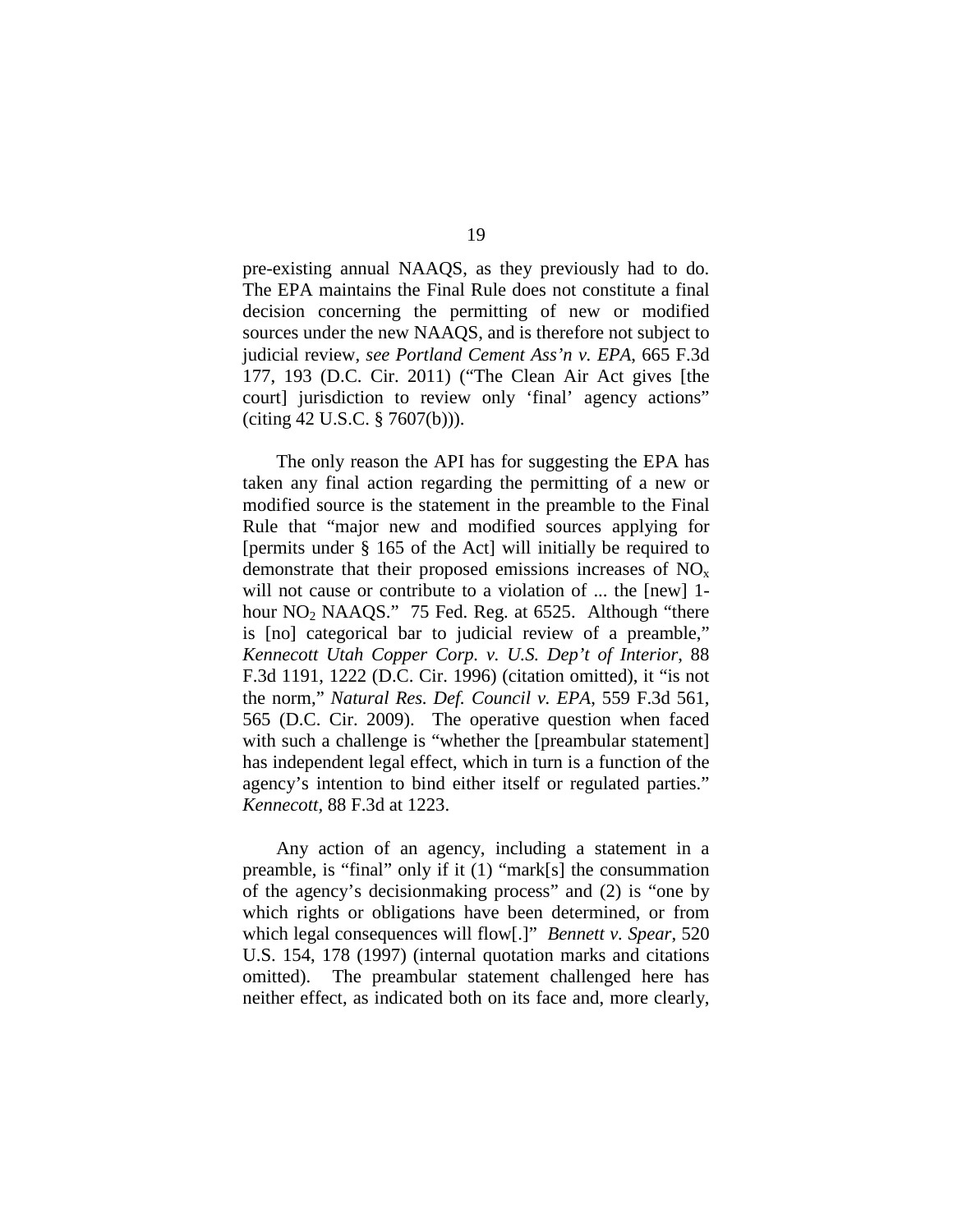by the context in which it was made. To be sure, one could reasonably read as mandatory the isolated statement that permit applicants "will initially be required" to meet the new NAAQS. At the same time, the statement could reasonably be read to mean the EPA intends in the future to establish such a requirement, in which case the statement falls short of being the consummation of the agency's decisionmaking process. The Supreme Court similarly has said "a statement in [an agency's land management] plan that [it] 'will' [rather than "shall"] take this, that, or the other action ... is not [a binding commitment] ... absent clear indication" to the contrary, *Norton v. S. Utah Wilderness Alliance*, 542 U.S. 55, 69 (2004), which suggests the statement that applicants "will initially be required" is predictive of the agency's future actions, not one from which "legal consequences w[ould] flow."

Read in context, the lack of finality in the statement is more obvious:

> The EPA acknowledges that a decision to promulgate a new short-term  $NO<sub>2</sub>$  NAAQS will clearly have implications for the air permitting process. The full extent of how a new short-term  $NO<sub>2</sub>$  NAAQS will affect the [new source review] process will need to be carefully evaluated. First, major new and modified sources applying for [new source review or prevention of significant deterioration] permits will initially be required to demonstrate that their proposed emissions increases of  $NO<sub>x</sub>$  will not cause or contribute to a violation of ... the annual or  $1$ -hour  $NO<sub>2</sub> NAAQS$  ....

Final Rule, 75 Fed. Reg. at 6525. By acknowledging it had not yet, but "w[ould] need to[,] ... carefully evaluate[]" the effect of the new NAAQS on the permitting process, the EPA